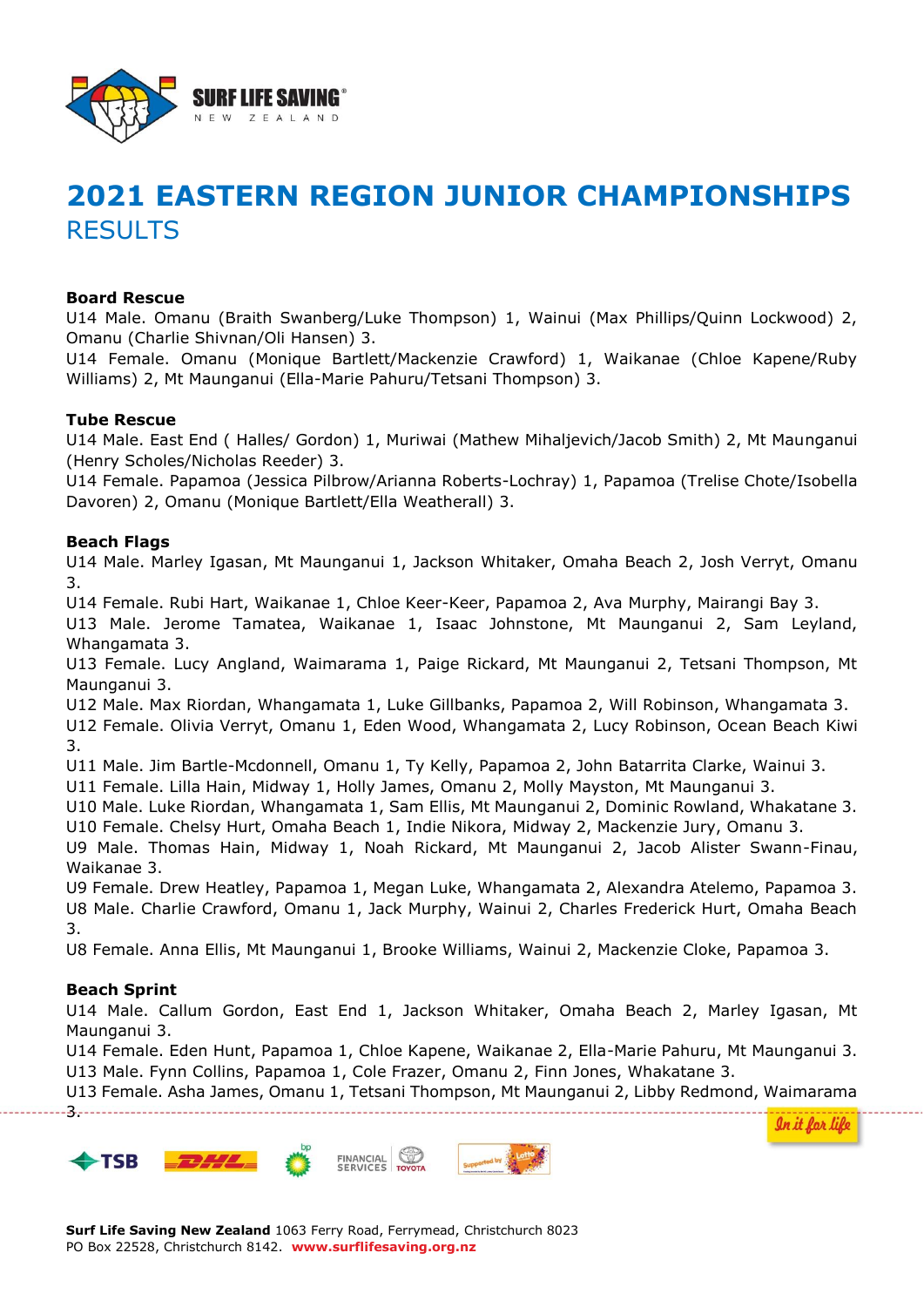U12 Male. Will Robinson, Whangamata 1, Luke Gillbanks, Papamoa 2, Sean Leach, Papamoa 3. U12 Female. Lucy Robinson, Ocean Beach Kiwi 1, Jazz Baggott, Mt Maunganui 2, Isabel Arthur, Wainui 3.

U11 Male. Jim Bartle-Mcdonnell, Omanu 1, Santiago Barton, Omaha Beach 2, Ty Kelly, Papamoa 3. U11 Female. Sobhan Cameron, Omanu 1, Lilla Hain, Midway 2, Coco Wren, Whakatane 3.

U10 Male. Tristan Lim-Yock, Papamoa 1, Luke Riordan, Whangamata 2, Jaxon Pardoe, Midway 3. U10 Female. Indie Nikora, Midway 1, Chelsy Hurt, Omaha Beach 2, Nelly Freemantle, Whangamata 3. U9 Male. Thomas Hain, Midway 1, Monty Groenewald, Waihi Beach LGS 2, Steven Thompson, Mt Maunganui 3.

U9 Female. Bridie Alexander, Wainui 1, Charlotte Willoughby, Midway 2, Aurora Keer-Keer, Papamoa 3.

U8 Male. Jack Murphy, Wainui 1, Archie Thompson, Whakatane 2, Taj Cameron, Omanu 3.

U8 Female. Brooke Williams, Wainui 1, Alyvia Williams, Wainui 2, Sahara Price, Papamoa 3.

# **Surf Race**

U14 Male. Braith Swanberg, Omanu 1, Jack McSweeney, Omanu 2, Callum Gordon, East End 3.

U14 Female. Monique Bartlett, Omanu 1, Arianna Roberts-Lochray, Papamoa 2, Jessica Pilbrow, Papamoa 3.

U13 Male. Vinnie Baggott, Mt Maunganui 1, Nicholas Reeder, Mt Maunganui 2, Christopher Callebaut, Fitzroy 3.

U13 Female. Mckenzie Rowlands, East End 1, Isobella Davoren, Papamoa 2, Hayley Fowler, Mt Maunganui 3.

U12 Male. Finn Freemantle, Whangamata 1, Finn Crawford, Omanu 2, Oliver Pepers, Papamoa 3.

U12 Female. Honour Rikihana, Omanu 1, Lola Lowry, Mt Maunganui 2, Poppy Richardson, Omanu 3. U11 Male. Ty Kelly, Papamoa 1, William Chugg, Papamoa 2, Rori Fukushima-Hall, Wainui 3.

U11 Female. Charlotte McLaren, Waimarama 1, Sophia Maltai-Spence, Papamoa 2, India-Rose Scholes, Mt Maunganui 3.

U10 Male. Jackson Rowlands, East End 1, Sam Shivnan, Omanu 2, Grayson Shallue, Waihi Beach LGS 3.

U10 Female. Chelsy Hurt, Omaha Beach 1, Nelly Freemantle, Whangamata 2, Lucy McKay, Whakatane 3.

# **Diamond Race**

U14 Male. Callum Gordon, East End 1, Mason King, Orewa 2, Jack McSweeney, Omanu 3.

U14 Female. Monique Bartlett, Omanu 1, Chloe Kapene, Waikanae 2, Trelise Chote, Papamoa 3.

U13 Male. Christopher Callebaut, Fitzroy 1, Vinnie Baggott, Mt Maunganui 2, Dylan Chapman, Muriwai 3.

U13 Female. Mckenzie Rowlands, East End 1, Ella Sutton, Midway 2, Georgia Davoren, Papamoa 3. U12 Male. Finn Freemantle, Whangamata 1, Finn Crawford, Omanu 2, Max Stevenson (walker), Papamoa 3.

U12 Female. Honour Rikihana, Omanu 1, Olivia Verryt, Omanu 2, Lola Lowry, Mt Maunganui 3.

U11 Male. Ty Kelly, Papamoa 1, Sachin Marston, Whakatane 2, Rori Fukushima-Hall, Wainui 3.

U11 Female. Coco Wren, Whakatane 1, India-Rose Scholes, Mt Maunganui 2, Georgia Walter, Waihi Beach LGS 3.

U10 Male. Jackson Rowlands, East End 1, Dominic Rowland, Whakatane 2, Sam Matthews, Midway 3. U10 Female. Nelly Freemantle, Whangamata 1, Chelsy Hurt, Omaha Beach 2, Claire Roberts, Waimarama 3.

U9 Male. Kobe Kelly, Papamoa 1, Jakob Rennie, Waikanae 2, Blake F Taylor, Midway 3.

U9 Female. Megan Luke, Whangamata 1, Sophia Castles, Midway 2, Zoe Keepa, Wainui 3.

U8 Male. Charles Frederick Hurt, Omaha Beach 1, Jack Murphy, Wainui 2, Archie Thompson, Whakatane 3.

U8 Female. Brooke Williams, Wainui 1, Sahara Price, Papamoa 2, Piper Rowland, Whakatane 3.

# **Board Race**

U14 Male. Callum Gordon, East End 1, Jack McSweeney, Omanu 2, Mathew Mihaljevich, Muriwai 3. U14 Female. Chloe Kapene, Waikanae 1, Monique Bartlett, Omanu 2, Jessica Pilbrow, Papamoa 3.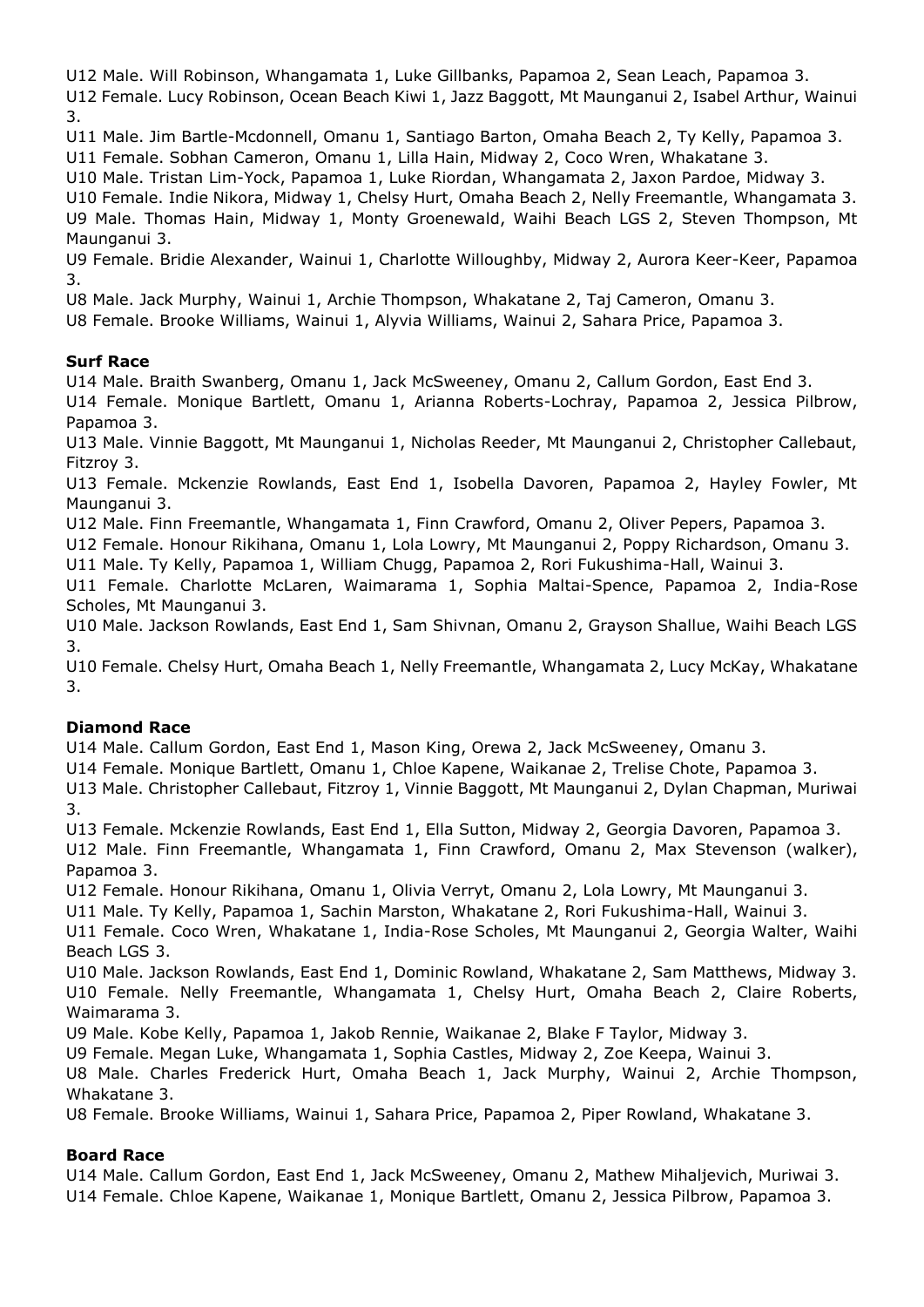U13 Male. Vinnie Baggott, Mt Maunganui 1, Christopher Callebaut, Fitzroy 2, Dylan Chapman, Muriwai 3.

U13 Female. Ella Sutton, Midway 1, Holly Rowland, Whakatane 2, Charlie Keepa, Wainui 3.

U12 Male. Will Robinson, Whangamata 1, Finn Crawford, Omanu 2, Finn Freemantle, Whangamata 3. U12 Female. Jazz Baggott, Mt Maunganui 1, Olivia Verryt, Omanu 2, Gabrielle Searle, Midway 3.

U11 Male. Ty Kelly, Papamoa 1, Sam Prins, Ocean Beach Kiwi 2, Rori Fukushima-Hall, Wainui 3.

U11 Female. Georgia Walter, Waihi Beach LGS 1, Coco Wren, Whakatane 2, India-Rose Scholes, Mt Maunganui 3.

U10 Male. Jackson Rowlands, East End 1, Dominic Rowland, Whakatane 2, Brayden Lim-Yock, Papamoa 3.

U10 Female. Nelly Freemantle, Whangamata 1, Chelsy Hurt, Omaha Beach 2, Lucy McKay, Whakatane 3.

## **Run Swim Run**

U14 Male. Callum Gordon, East End 1, Braith Swanberg, Omanu 2, Mason King, Orewa 3.

U14 Female. Monique Bartlett, Omanu 1, Arianna Roberts-Lochray, Papamoa 2, Trelise Chote, Papamoa 3.

U13 Male. Christopher Callebaut, Fitzroy 1, Charlie Shivnan, Omanu 2, Nicholas Reeder, Mt Maunganui 3.

U13 Female. Mckenzie Rowlands, East End 1, Isobella Davoren, Papamoa 2, Ella Sutton, Midway 3.

U12 Male. Finn Freemantle, Whangamata 1, Finn Crawford, Omanu 2, Oliver Pepers, Papamoa 3.

U12 Female. Olivia Verryt, Omanu 1, Honour Rikihana, Omanu 2, Lola Lowry, Mt Maunganui 3.

U11 Male. Ty Kelly, Papamoa 1, William Chugg, Papamoa 2, Sachin Marston, Whakatane 3.

U10 Male. Jackson Rowlands, East End 1, Sam Shivnan, Omanu 2, Grayson Shallue, Waihi Beach LGS 3.

U10 Female. Nelly Freemantle, Whangamata 1, Chelsy Hurt, Omaha Beach 2, Claire Roberts, Waimarama 3.

## **Board Relay**

U14 Female. Papamoa (Chloe Keer-Keer/Amelie Pearson/Jessica Pilbrow) 1, Omanu (Monique Bartlett/Mackenzie Crawford/Mikaela Ketu) 2, Mt Maunganui (Niamh Manning/Hayley Fowler/Tetsani Thompson) 3.

U14 Male. Omanu (Jack McSweeney/Braith Swanberg/Luke Thompson) 1, Mt Maunganui (Henry Scholes/Vinnie Baggott/Sam McAlister) 2, Midway (Yahni Brown/Austin Fergus/Finn Cameron) 3.

U12 Male. Whangamata (Finn Freemantle/Max Riordan/Will Robinson) 1, Papamoa (James Whitaker/Sean Leach/Oliver Pepers) 2, Papamoa (Max Stevenson (walker)/Ty Kelly/Luke Gillbanks) 3.

U12 Female. Omanu (Ruby Greetham/Poppy Richardson/Olivia Verryt) 1, Mt Maunganui (Jazz Baggott/Lola Lowry/Harvey-Jayne Pahuru) 2, Whakatane (Isla Webster/Lily Hipkiss/Coco Wren) 3.

U10 Male. Papamoa (Toby Bowling/Tristan Lim-Yock/Brayden Lim-Yock) 1, Whakatane (Dominic Rowland/Cameron Webster/Harper Thompson) 2, Midway (Tyson Ingoe/Jaxon Pardoe/Sam Matthews) 3.

## **Beach Relay**

U14 Mixed. Mt Maunganui (Tama Hawkins/Ella McIvor/Ella-Marie Pahuru/Marley Igasan) 1, Papamoa (Fergus McHardy/Zachary Cairns/Eden Hunt/Jessica Pilbrow) 2, Omanu (Luke Morton/Rico Nixon/Monique Bartlett/Macy Nixon) 3.

U13 Mixed. Omanu (Mackenzie Bryant/Ramari York/Cole Frazer/Mackenzie Ewing) 1, Mt Maunganui (Elliot Drewe/Tetsani Thompson/Paige Rickard/Isaac Johnstone) 2, Papamoa (Fynn Collins/Ryan Teixeira/Amelie Pearson/Georgia Davoren) 3.

U12 Mixed. Omanu (Cain Morton/Finn Crawford/Ruby Greetham/Olivia Verryt) 1, Mt Maunganui (Jazz Baggott/Lola Lowry/Harvey-Jayne Pahuru/Cruz Perry) 2, Omanu (Joseph Galley/Jim Bartle-Mcdonnell/Honour Rikihana/Poppy Richardson) 3.

U11 Mixed. Papamoa (Ty Kelly/William Chugg/Sophia Maltai-Spence/Charlotte Silvester) 1, Wainui (Oliver Tilghman/Rori Fukushima-Hall/Charlotte McDiarmid/Klara Pauwels) 2.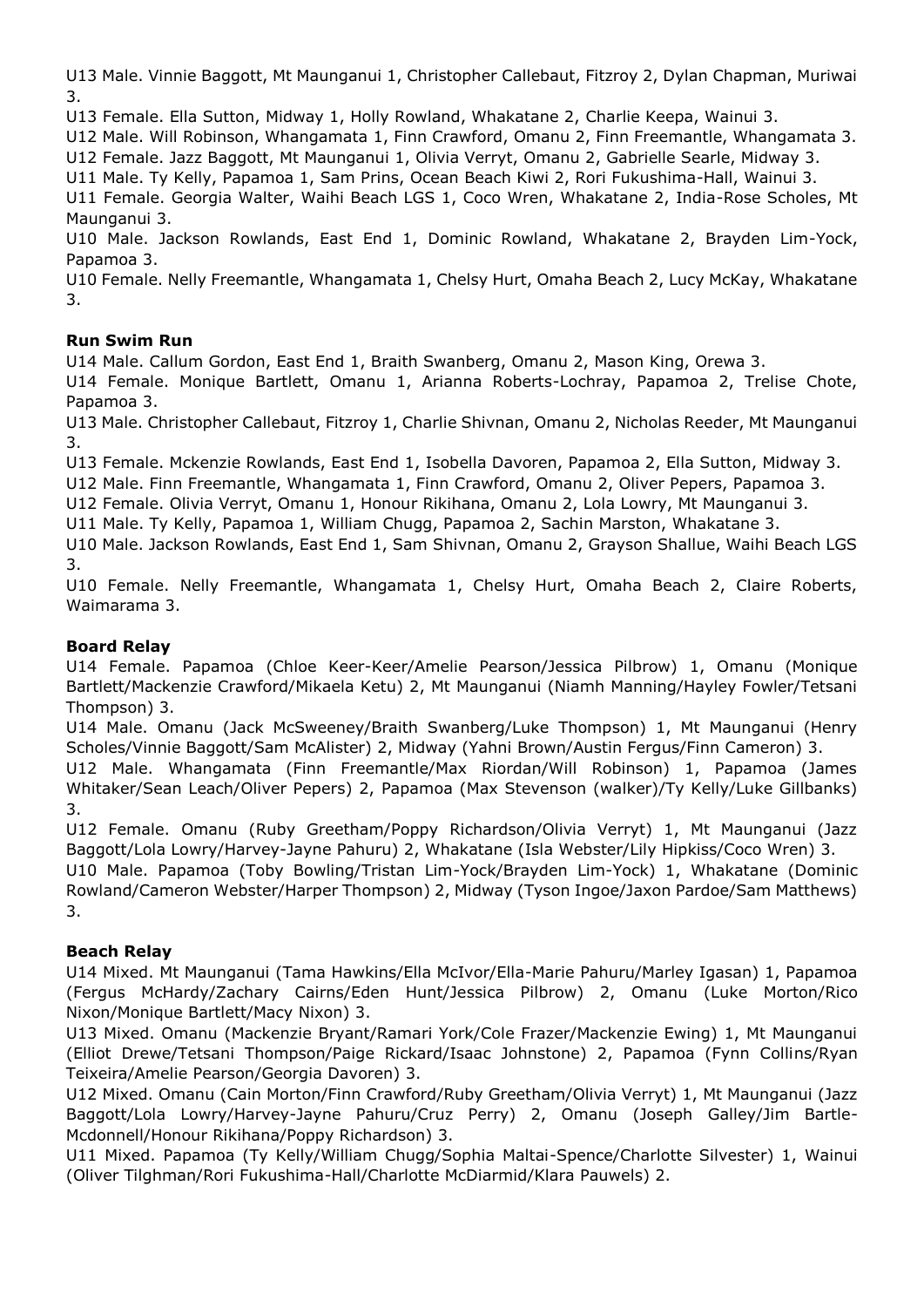U10 Male. Papamoa (Brayden Lim-Yock/Tristan Lim-Yock/Toby Bowling/Marley Hanna (gothorp)) 1, Midway (Tyson Ingoe/Noah Whitley/Thomas McFarlane/Jaxon Pardoe) 2, Whakatane (Indy Firmston/Dominic Rowland/Harper Thompson/Cameron Webster) 3.

U10 Female. Whakatane (Macleay Bennett/Addison Cooper/Lucy McKay/Araikura Moses-Mcroberts) 1. U9 Male. Omanu (Dylan Bartlett/Micah Warrilow/Zian York/Taj Cameron) 1, Whakatane (Archie Thompson N/Hunter Lawn/Bear Wren/Beau Broadhurst) 2, Mt Maunganui (Steven Thompson/Noah Rickard/Kobey Munro/Patrick Mitchell) 3.

U9 Female. Wainui (Brooke Williams/Alyvia Williams/Zoe Keepa/Bridie Alexander) 1, Midway (Isla-Rose Gavin/Sophie Phelps/Sophia Castles/Charlotte Willoughby) 2, Omanu (Ella Younger/Neave Symes/Taylor Ewing/Rylee Jury) 3.

## **Grand Cameron**

U14 Mixed. Omanu (Rico Nixon/Jack McSweeney/Braith Swanberg/Macy Nixon/Monique Bartlett/Mackenzie Crawford) 1, Mt Maunganui (Hayley Fowler/Henry Scholes/Vinnie Baggott/Niamh Manning/Marley Igasan/Ella McIvor) 2, Papamoa (Fynn Collins/Eden Hunt/Jessica Pilbrow/Zachary Cairns/Chloe Keer-Keer/Fergus McHardy) 3.

U12 Mixed. Omanu (Ruby Greetham/Olivia Verryt/Honour Rikihana/Jim Bartle-Mcdonnell/Cain Morton/Finn Crawford) 1, Mt Maunganui (Lola Lowry/Cruz Perry/Jazz Baggott/Harvey-Jayne Pahuru/Piper Igasan/Molly Mayston) 2, Waihi Beach LGS (Max Morley/Liam May/Connor Miller/Georgia Walter/Tessa Scott/Millie Watson) 3.

## U11 Female Run Swim Run

Charlotte McLaren, Waimarama 1, India-Rose Scholes, Mt Maunganui 2, Sophia Maltai-Spence, Papamoa 3.

#### **Cameron Relay**

U10 Male. Whakatane (Indy Firmston/Harper Thompson/Dominic Rowland/Cameron Webster) 1, Papamoa (Brayden Lim-Yock/Toby Bowling/Tristan Lim-Yock/Marley Hanna (gothorp)) 2, Midway (Tyson Ingoe/Sam Matthews/Jaxon Pardoe/Noah Whitley) 3.

U9 Male. Whakatane (Zachary Baxter/Bear Wren/Beau Broadhurst/Hunter Lawn) 1, Midway (Jack McFarlane/Blake F Taylor/Cole Hogarth/Thomas Hain) 2, Mt Maunganui (Kobey Munro/Patrick Mitchell/Steven Thompson/Noah Rickard) 3.

U9 Female. Midway (Isla-Rose Gavin/Sophia Castles/Sophie Phelps/Charlotte Willoughby) 1, Wainui (Zoe Keepa/Brooke Williams/Alyvia Williams/Bridie Alexander) 2, Papamoa (Drew Heatley/Alexandra Atelemo/Sahara Price/Aurora Keer-Keer) 3.

#### **Run Wade Run**

U9 Male. Kobe Kelly, Papamoa 1, Jimmy Cloke, Papamoa 2, Blake F Taylor, Midway 3.

U9 Female. Sophia Castles, Midway 1, Sophie Phelps, Midway 2, Zoe Keepa, Wainui 3.

U8 Male. Charles Frederick Hurt, Omaha Beach 1, Jack Murphy, Wainui 2, Archie Thompson, Whakatane 3.

U8 Female. Brooke Williams, Wainui 1, Piper Rowland, Whakatane 2, Alyvia Williams, Wainui 3.

#### **Body Board Race**

U9 Male. Finnbar Whitfield, Wainui 1, Jakob Rennie, Waikanae 2, Dylan Bartlett, Omanu 3.

U9 Female. Zoe Keepa, Wainui 1, Bridie Alexander, Wainui 2, Alexandra Atelemo, Papamoa 3.

U8 Male. Mason Rennie, Waikanae 1, Taj Cameron, Omanu 2, Jack Murphy, Wainui 3.

U8 Female. Sahara Price, Papamoa 1, Brooke Williams, Wainui 2, Piper Rowland, Whakatane 3.

## **Foam Board Race (200m Badge Req)**

U9 Male. Kobe Kelly, Papamoa 1, Blake F Taylor, Midway 2, Beau Broadhurst, Whakatane 3. U9 Female. Sophie Phelps, Midway 1, Sophia Castles, Midway 2, Megan Luke, Whangamata 3.

## **Body Board Relay**

U9 Male. Wainui (Finnbar Whitfield/Flynn Teutenberg/Jack Murphy) 1, Whakatane (Beau Broadhurst/Bear Wren/Hunter Lawn) 2, Midway (Thomas Hain/Hunter Lance Emanuel/Honor Matete) 3.